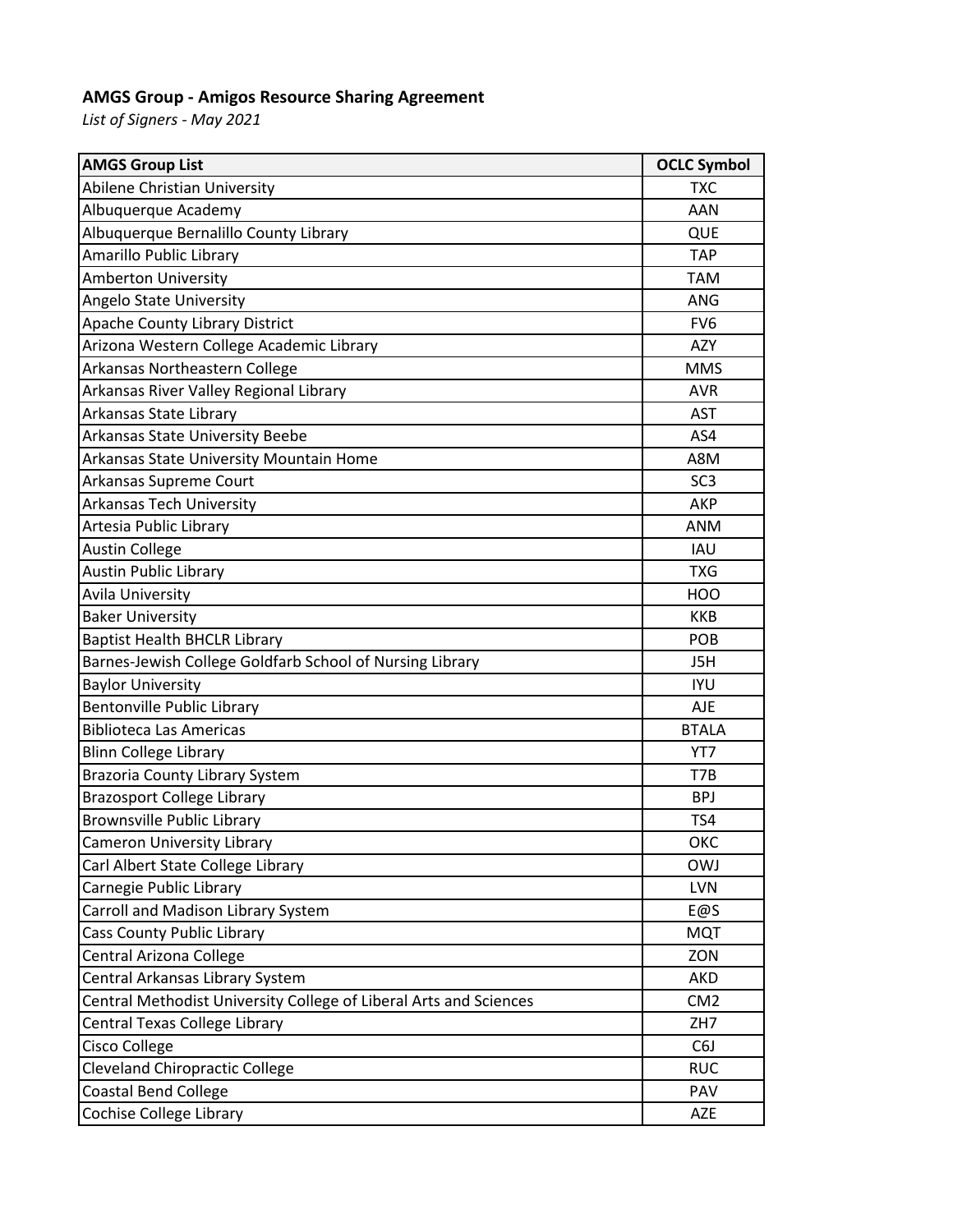| Collin County Community College District Spring Creek Campus Library | CQC              |
|----------------------------------------------------------------------|------------------|
| Columbia College                                                     | MR3              |
| Concordia University Texas Library                                   | LUT              |
| <b>Connors State College</b>                                         | <b>OLR</b>       |
| Conocophillips Upstream Library                                      | <b>CHQ</b>       |
| <b>Cottey College Library</b>                                        | <b>CCF</b>       |
| Crowley Ridge Regional Library                                       | <b>CRJ</b>       |
| Dallas Baptist University Library                                    | <b>IDA</b>       |
| <b>Dallas Christian College</b>                                      | <b>TDC</b>       |
| <b>Dallas College</b>                                                | <b>TDJ</b>       |
| <b>Dallas International University</b>                               | GDU              |
| Dallas Museum of Art                                                 | <b>MUA</b>       |
| Dallas Public Library                                                | <b>IGA</b>       |
| Del Mar College                                                      | <b>CDM</b>       |
| Denton Public Library                                                | QS3              |
| Dine College                                                         | D5N              |
| Dona Ana Community College                                           | D <sub>2</sub> A |
| Douglas County Public Library                                        | MR7              |
| <b>Drury University</b>                                              | <b>MOD</b>       |
| Dunklin County Library                                               | MJ5              |
| East Arkansas Community College Library                              | ASG              |
| East Central University Linscheid Library                            | ECO              |
| East Texas Baptist University Library                                | EBV              |
| Eastern New Mexico University Main Campus                            | <b>IPU</b>       |
| Eastern Oklahoma District Library                                    | <b>OEA</b>       |
| Eastern Oklahoma State College Library                               | <b>OES</b>       |
| <b>Ector County Library</b>                                          | <b>ECT</b>       |
| <b>Elanco Animal Health</b>                                          | <b>LIB</b>       |
| Farmers Branch Manske Public Library                                 | T7F              |
| Farmington Public Library                                            | <b>FAR</b>       |
| Faulkner Van Buren Regional Library                                  | <b>AJK</b>       |
| Fort Bend County Libraries                                           | <b>FTX</b>       |
| Fort Smith Public Library                                            | <b>FSM</b>       |
| Fort Worth Public Library                                            | IFA              |
| Friendswood Public Library                                           | QS4              |
| Georgia O'keeffe Museum Research Center Library                      | GK#              |
| <b>Global University</b>                                             | I6M              |
| <b>Grand Canyon National Park Library</b>                            | <b>GRANC</b>     |
| <b>Grand Canyon University</b>                                       | <b>AZK</b>       |
| <b>Grayson College Library</b>                                       | XZ4              |
| Harding University, Brackett Library                                 | <b>AHS</b>       |
| Hardin-Simmons University                                            | <b>TXS</b>       |
| Harris County Public Library                                         | HT#              |
| Helen Hall Library                                                   | T7L              |
| <b>Henderson State University</b>                                    | AKH              |
| <b>Hendrix College</b>                                               | AKE              |
| Herbert W. Armstrong College                                         | <b>ICOEL</b>     |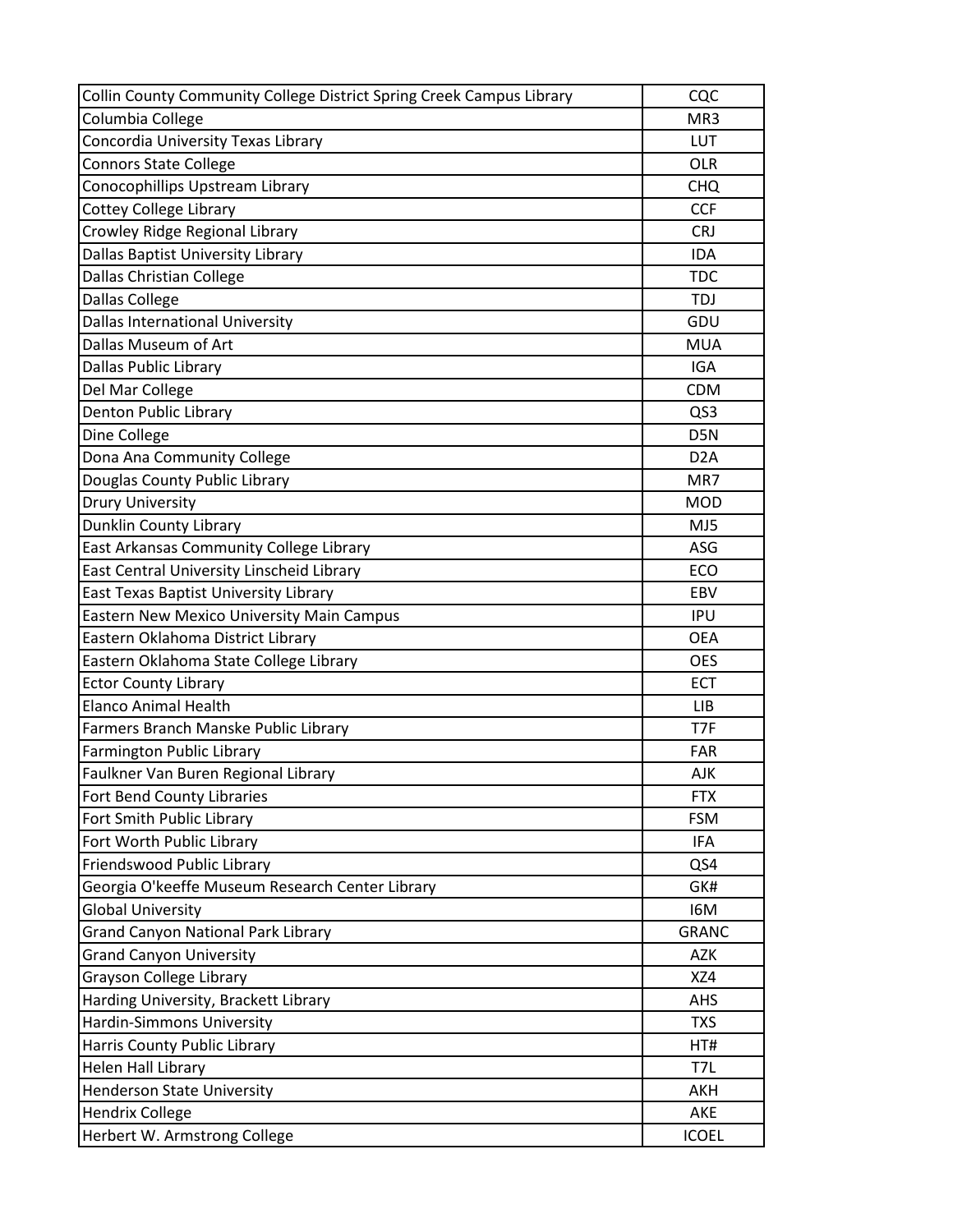| <b>Houston Baptist University Library</b>      | <b>TWH</b>      |
|------------------------------------------------|-----------------|
| <b>Houston Community College</b>               | <b>THC</b>      |
| Houston Public Library                         | <b>TXN</b>      |
| <b>Howard Payne University</b>                 | <b>HPU</b>      |
| <b>Independence County Library</b>             | <b>INDEP</b>    |
| Irving Public Library System                   | IJC             |
| Joe Barnhart Bee County Library                | <b>BNR</b>      |
| John Brown University Library                  | <b>AKK</b>      |
| Kansas City Public Library                     | <b>KCP</b>      |
| Kilgore College                                | <b>KTX</b>      |
| Lamar State College Orange                     | <b>LOR</b>      |
| Lamar State College Port Arthur                | LA <sub>0</sub> |
| Lamar University                               | <b>TXR</b>      |
| Laredo College                                 | <b>TLJ</b>      |
| Laredo Public Library                          | DB\$            |
| Lawton Public Library                          | LPL             |
| Lee College Library                            | LET             |
| Leon Valley Public Library                     | YU <sub>2</sub> |
| LeTourneau University                          | <b>TLT</b>      |
| Lincoln University                             | LIU             |
| Lindenwood University                          | <b>MOQ</b>      |
| Lockheed Martin Aeronautics Company            | XZ5             |
| Lockheed Martin Missiles & Fire Control        | <b>LOHMF</b>    |
| Lone Star College System                       | <b>NHA</b>      |
| Longview Public Library                        | FT <sub>6</sub> |
| Louisiana State University Shreveport          | LUS             |
| Lubbock Public Library                         | <b>TXL</b>      |
| Lunar and Planetary Institute Library          | <b>LPZ</b>      |
| Lyon College                                   | <b>ASB</b>      |
| Manhattan Christian College                    | <b>KMA</b>      |
| Maricopa Community College District            | <b>PMD</b>      |
| Marshall Public Library                        | <b>TXMAL</b>    |
| Maryville University of Saint Louis Library    | <b>MVC</b>      |
| <b>McMurry University</b>                      | <b>TXD</b>      |
| <b>Menil Collection Library</b>                | GH <sub>1</sub> |
| <b>Metropolitan Community College</b>          | <b>MJC</b>      |
| Metropolitan Library System                    | <b>OKE</b>      |
| Mid-America Christian University               | <b>MBI</b>      |
| MidAmerica Nazarene University                 | LQ4             |
| Mid-Continent Public Library                   | CMI             |
| Midland County Public Library                  | <b>MCY</b>      |
| Midwestern State University, G Moffett Library | TMI             |
| Missouri River Regional Library                | <b>MUJ</b>      |
| <b>Missouri State University</b>               | <b>MOU</b>      |
| Missouri Supreme Court Library                 | MO1             |
| Missouri University Of Science & Technology    | <b>UMR</b>      |
| Modern Art Museum of Ft Worth, Library         | <b>FWM</b>      |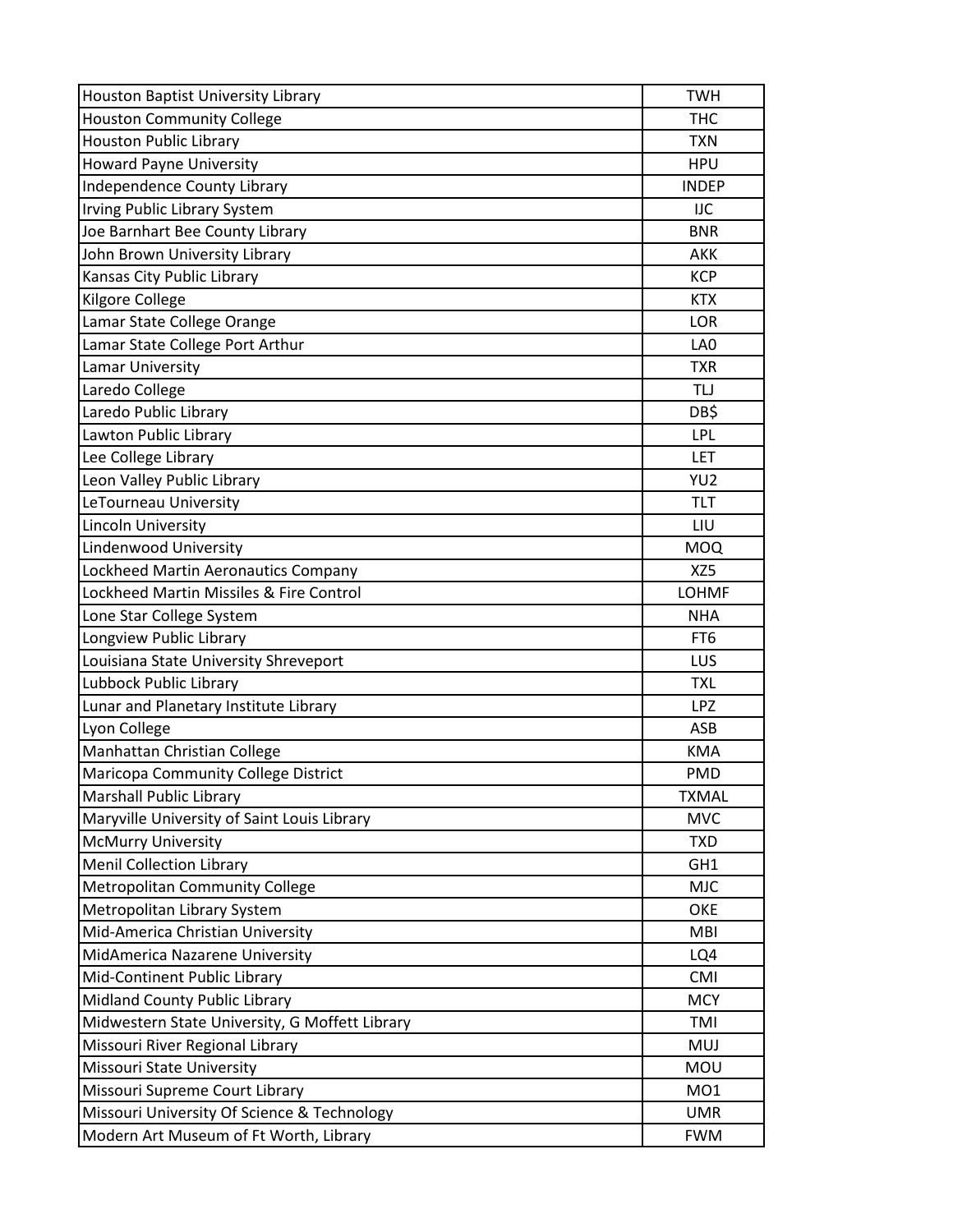| Mohave Community College Library                    | <b>AZO</b>      |
|-----------------------------------------------------|-----------------|
| Murray State College Library                        | <b>OMU</b>      |
| Museum of Fine Arts, Houston Hirsch Library         | <b>FNE</b>      |
| NASA/Ames Research Center                           | AAF             |
| Navajo County Library District                      | N8V             |
| Navajo Technical College                            | <b>CROWN</b>    |
| Navarro College                                     | N9G             |
| Neosho-Newton County Library                        | MP8             |
| New Braunfels Public Library                        | D9M             |
| New Mexico Highlands University                     | <b>NMH</b>      |
| New Mexico Institute of Mining & Technology Library | <b>NMT</b>      |
| New Mexico Junior College, Pannell Library          | <b>NMJ</b>      |
| New Mexico Military Institute                       | <b>NMM</b>      |
| New Mexico State Engineering Library                | N8E             |
| <b>New Mexico State Library</b>                     | <b>NMS</b>      |
| New Mexico State University                         | <b>IRU</b>      |
| New Mexico State University Carlsbad Library        | NM1             |
| New Mexico State University, Alamogordo             | <b>MXO</b>      |
| Nogales/Santa Cruz County Public Library            | <b>NSZ</b>      |
| North Central Texas College Library                 | <b>TZN</b>      |
| Northeast Lakeview College Library                  | <b>ACNLC</b>    |
| Northeast Texas Community College Library           | <b>NTX</b>      |
| Northeastern State University                       | <b>OKN</b>      |
| Northern Arizona University                         | <b>AZN</b>      |
| Northwest Arkansas Community College Library        | RC <sub>9</sub> |
| Northwest Vista College Library                     | N\$V            |
| <b>Oblate School of Theology</b>                    | SAJ             |
| Oklahoma Baptist University                         | OKB             |
| Oklahoma Christian University                       | <b>OKR</b>      |
| Oklahoma City University                            | OSZ             |
| <b>Oklahoma Department of Libraries</b>             | <b>OKD</b>      |
| Oklahoma Panhandle State University                 | PS <sub>1</sub> |
| Oklahoma School of Science & Mathematics            | <b>OMA</b>      |
| Oklahoma State University Library                   | <b>OKS</b>      |
| Oklahoma State University Tulsa Library             | <b>OTU</b>      |
| Oklahoma State University, Oklahoma City Library    | <b>OUJ</b>      |
| Oklahoma State University-Institute of Technology   | OTL             |
| Oral Roberts University Library                     | OKO             |
| <b>Ouachita Baptist University</b>                  | AKO             |
| Our Lady of the Lake University Library             | SAT             |
| <b>Ozark Regional Library</b>                       | <b>MQQ</b>      |
| Ozarka College                                      | RG6             |
| Palacios Library Inc                                | <b>TXPAL</b>    |
| Palo Alto College                                   | <b>POA</b>      |
| Palo Alto University                                | PPI             |
| Panola College Library                              | <b>TZP</b>      |
| Paris Junior College                                | PJ\$            |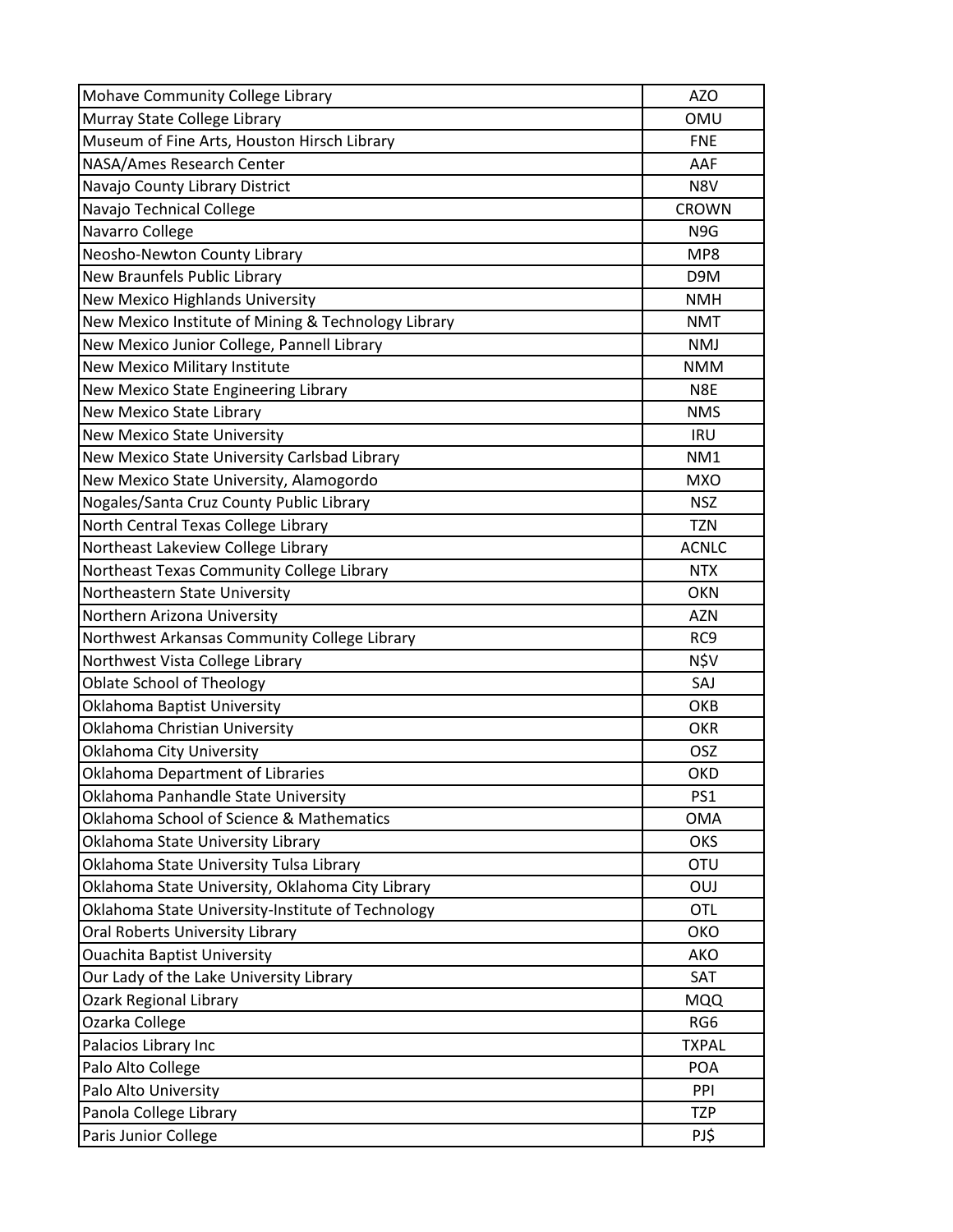| <b>Parker University</b>                             | <b>CJT</b>      |
|------------------------------------------------------|-----------------|
| Phillips Community College University of Arkansas    | ASP             |
| Pine Bluff Jefferson County Public Library           | APJ             |
| Pioneer Library System                               | <b>OKM</b>      |
| Port Arthur Public Library                           | QS9             |
| Prairie View A&M University                          | <b>PVA</b>      |
| <b>Pulaski Technical College</b>                     | RG9             |
| Raytheon Library                                     | <b>RYT</b>      |
| Redlands Community College, Learning Resource Center | <b>RJC</b>      |
| Rockhurst High School                                | <b>MOROC</b>    |
| Rogers Public Library                                | <b>RPB</b>      |
| <b>Rogers State University</b>                       | <b>OVV</b>      |
| Rose State College LRC                               | <b>OUK</b>      |
| Saint Charles Public Library District                | PX <sub>0</sub> |
| Saint Edward's University Library                    | <b>EDX</b>      |
| Saint Johns College Meem Library                     | <b>SJM</b>      |
| Saint Louis County Library                           | ZAE             |
| Saint Mary's Seminary                                | SIW             |
| Sam Houston State University                         | <b>SHH</b>      |
| San Antonio College Library                          | <b>SNC</b>      |
| San Jacinto College, Lee Davis Library               | SJY             |
| Santa Fe Community College                           | <b>FEH</b>      |
| Santa Fe Public Library                              | <b>SFP</b>      |
| Schreiner University Logan Libr                      | <b>SUA</b>      |
| Scott-Sebastian Regional Library                     | <b>AJD</b>      |
| Sedona Public Library                                | FY3             |
| Seguin-Guadalupe County Public Library               | <b>TJZ</b>      |
| Seminary of The Southwest                            | <b>EPT</b>      |
| Show Low Public Library                              | WU4             |
| Snowflake-Taylor Public Library                      | WU3             |
| South Plains College Library                         | LEV             |
| <b>South Texas College</b>                           | PBF             |
| South Texas College of Law Houston                   | <b>STX</b>      |
| Southeast Missouri State University                  | <b>SEM</b>      |
| Southeastern Oklahoma State University Library       | SEO             |
| Southern Arkansas University                         | <b>ASA</b>      |
| Southern Methodist University, Central Library       | <b>ISM</b>      |
| Southern Nazarene University Library                 | <b>OKA</b>      |
| Southwest Texas Junior College                       | S5@             |
| Southwestern Assemblies of God University            | SA7             |
| Southwestern Baptist Theological Seminary            | <b>TSW</b>      |
| Southwestern Oklahoma State University               | <b>HLO</b>      |
| Southwestern University                              | <b>TXX</b>      |
| St Mary's University                                 | SNM             |
| St Philip's College Learning Resource Center         | <b>SSP</b>      |
| <b>Stephen F Austin State University</b>             | <b>TXK</b>      |
| Sterling College, Mabee Library                      | <b>KKQ</b>      |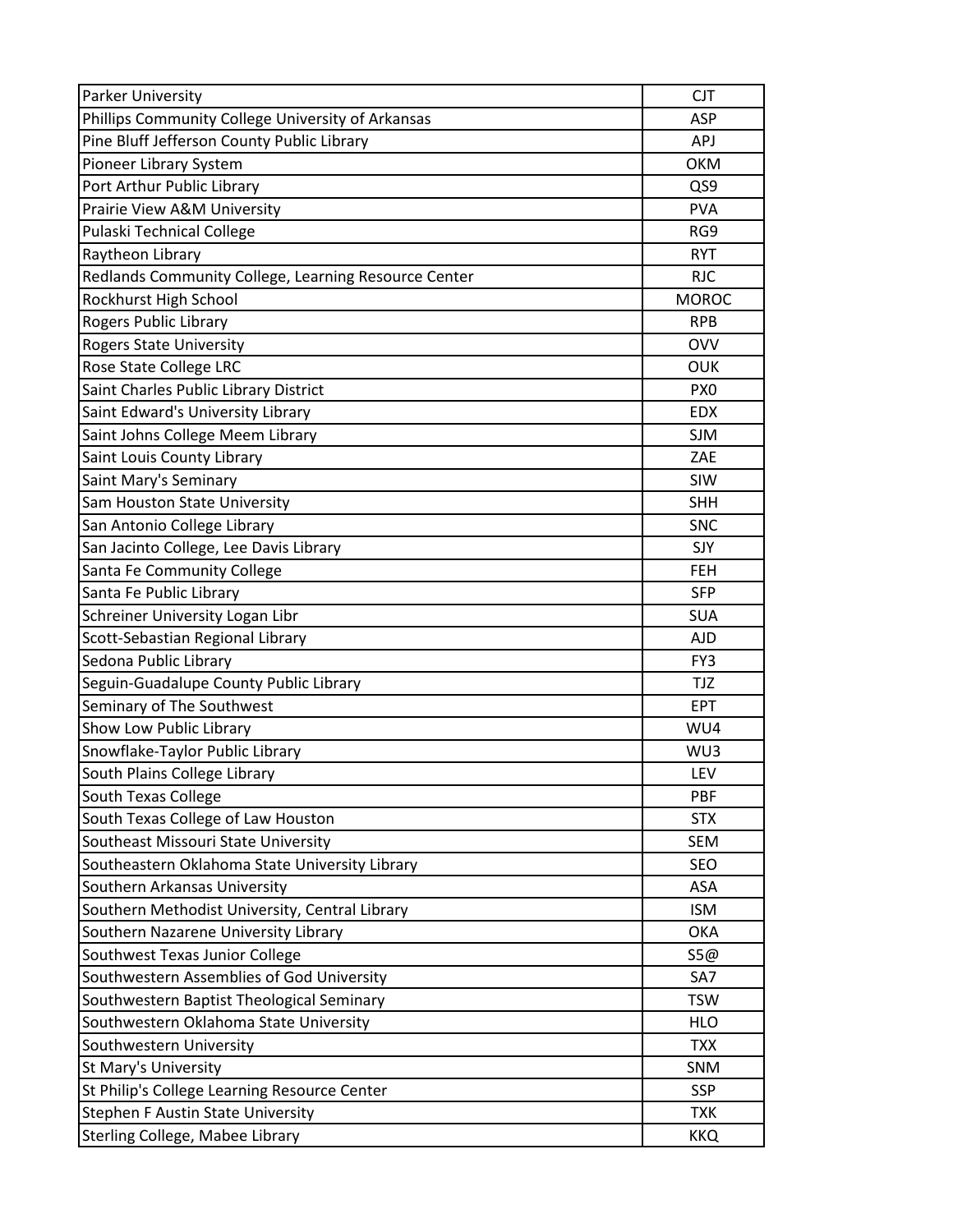| Stowers Institute for Medical Research Library                | <b>STOWR</b>    |
|---------------------------------------------------------------|-----------------|
| Sul Ross State University Library                             | <b>SUR</b>      |
| Supreme Court Law Library                                     | <b>NMSCL</b>    |
| <b>Tarleton State University</b>                              | <b>TTS</b>      |
| <b>Tarrant County College</b>                                 | TCJ             |
| Temple College, Dawson Library                                | TP#             |
| Texarkana Public Library                                      | <b>RKA</b>      |
| Texas A & M University San Antonio                            | <b>TAMSA</b>    |
| Texas A&M International University                            | <b>TLS</b>      |
| Texas A&M School of Law                                       | <b>DFL</b>      |
| Texas A&M University at Galveston Library                     | <b>TAG</b>      |
| Texas A&M University Central Texas                            | <b>TAMCT</b>    |
| Texas A&M University Library, Commerce                        | IEA             |
| Texas A&M University, Corpus Christi                          | <b>TXF</b>      |
| Texas A&M University, Kingsville                              | TAI             |
| Texas A&M University, Texarkana                               | <b>IET</b>      |
| <b>Texas Baptist Historical Collection</b>                    | T9B             |
| <b>Texas Chiropractic College</b>                             | <b>CWT</b>      |
| <b>Texas Christian University</b>                             | ICU             |
| Texas Lutheran University, Blumberg Memorial Library          | SAZ             |
| <b>Texas Southern University</b>                              | <b>TXT</b>      |
| Texas State Library & Archives Commission                     | <b>IKM</b>      |
| <b>Texas Tech University</b>                                  | ILU             |
| Texas Tech University, School Of Law Library                  | <b>TTL</b>      |
| Texas Wesleyan University, E & J L West Library               | <b>TWC</b>      |
| Texas Woman's University Library                              | <b>IWU</b>      |
| The University of Texas at El Paso                            | <b>TXU</b>      |
| Thomas Branigan Memorial Public Library                       | TBL             |
| Thunderbird School of Global Management                       | AIM             |
| Trinity University, Coates Library                            | <b>TNY</b>      |
| <b>Trinity Valley Community College</b>                       | <b>TVD</b>      |
| <b>Truman State University</b>                                | <b>MKN</b>      |
| <b>Tulsa Community College Library</b>                        | <b>OVY</b>      |
| Tyler Junior College, Vaughn Library                          | <b>TJN</b>      |
| University of Arkansas at Monticello                          | AMK             |
| University of Arkansas Community College at Hope              | RF5             |
| University of Arkansas Community College at Morrilton Library | RG7             |
| University of Arkansas Community College Rich Mountain        | RF <sub>6</sub> |
| University Of Arkansas, Ft Smith                              | ASZ             |
| University of Arkansas, Little Rock                           | AKU             |
| University of Arkansas, Little Rock, Law Library              | <b>ALR</b>      |
| University of Central Arkansas                                | <b>AKC</b>      |
| University of Central Missouri Library                        | <b>MCW</b>      |
| University Of Central Oklahoma                                | <b>OKX</b>      |
| University of Dallas                                          | <b>IVD</b>      |
| University of Health Sciences and Pharmacy in St. Louis       | <b>MOP</b>      |
| University of Houston                                         | <b>TXH</b>      |